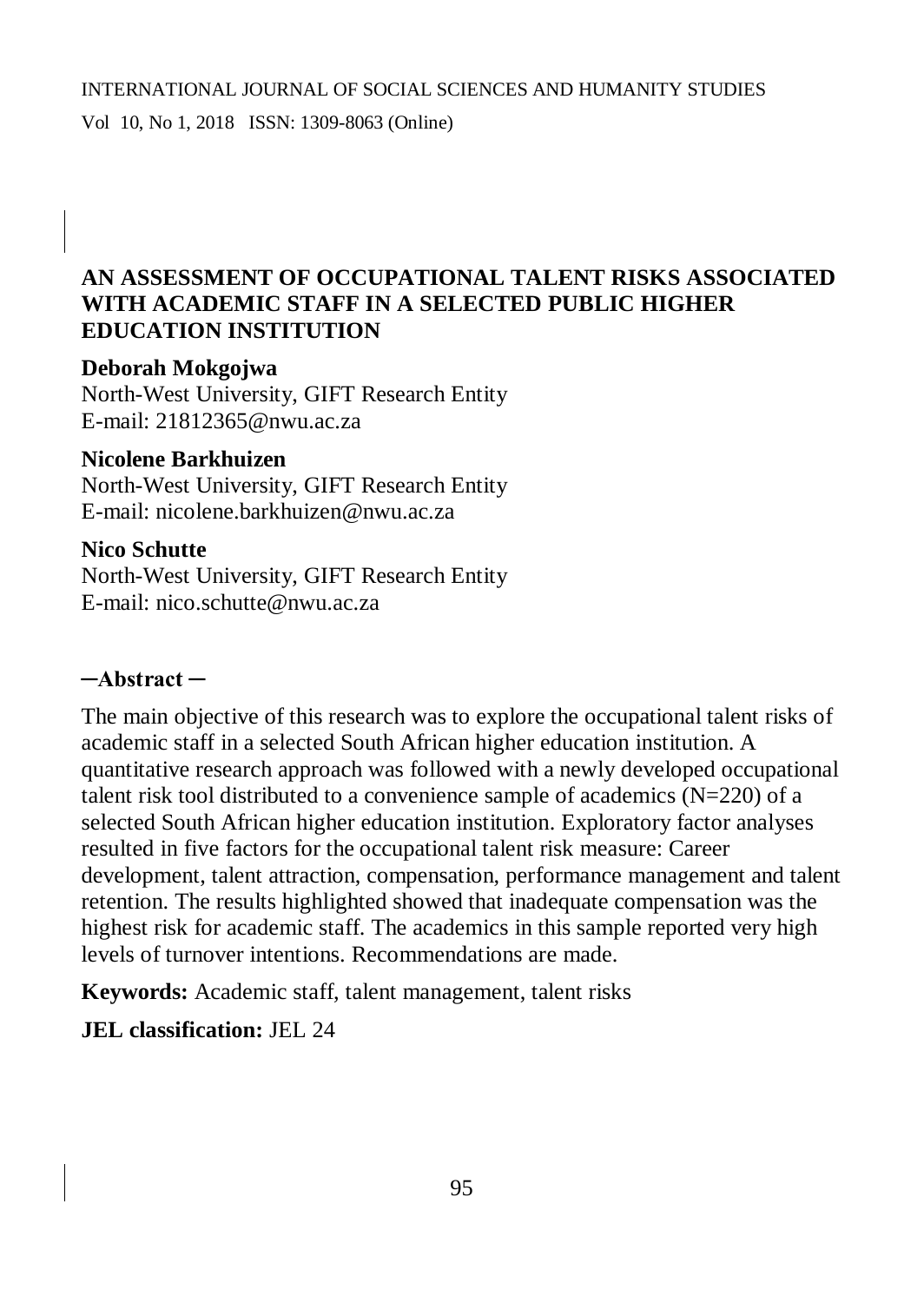### **1. INTRODUCTION**

The talent risk management of academic staff in South African public universities is becoming essential as these institutions are struggling to attract and retain top talent (Njanjobea, 2016; Pienaar & Bester, 2016). Estimates show that at least 6 000 new academics are required to replace retiring academics within the next five years (Department of Higher Education and Training, 2015). There is some evidence to suggest that higher education institutions are not attractive hires due to poor compensation, student unrest, political agendas, discrimination, a lack of infrastructure and a lack of government funding (see Bigirimana, Sibanda & Masengu, 2016; Bozalek & Boughey, 2014; Kissoonduth, 2017; Mabaso & Dlamini, 2018; Postma, 2016; Salau, 2017; Zulu, 2016). Moreover, the continuous changing nature of academic institutions without a clear strategic direction and vaguely defined performance indicators for a 'modern academic' career are escalating the turnover intentions of many top academic talents (Graham, 2015; Seyama & Smith, 2015).

Limited research currently exists on addressing specifically the talent management of academic staff in South African higher education institutions (Barkhuizen, Schutte & Nagel, 2019; Erasmus, Naidoo & Joubert, 2017; Lesenyeho, 2017; Mabaso & Dlamini, 2017; Njanjobea, 2016; Roodt, 2013; Saurombe, 2015; 2017; Theron, Barkhuizen & Du Plessis, 2014). The available research clearly points out the talent management challenges in higher educational workplaces that pose significant threats for the career success of talented academic staff. Academics are the main foundation for competitive advantage. Therefore, it is important for the heads of schools, deans and human resource managers to provide new and current academics with the necessary resources such as adequate training and professional development (Baron, Clake, Turner & Pass, 2010) to prepare them for the new academic world. The risks of poor talent management practices and situational factors related to working in higher education institutions can in most cases result in poor quality service, high turnover, absenteeism and stress, which all accumulate to labour disputes (Annakis, Dass & Isa, 2014).

Against this background, this research aimed to explore the occupational talent risks of academic staff in a selected South African higher education institution. This research is built on previous research by Mokgojwa (2018), who identified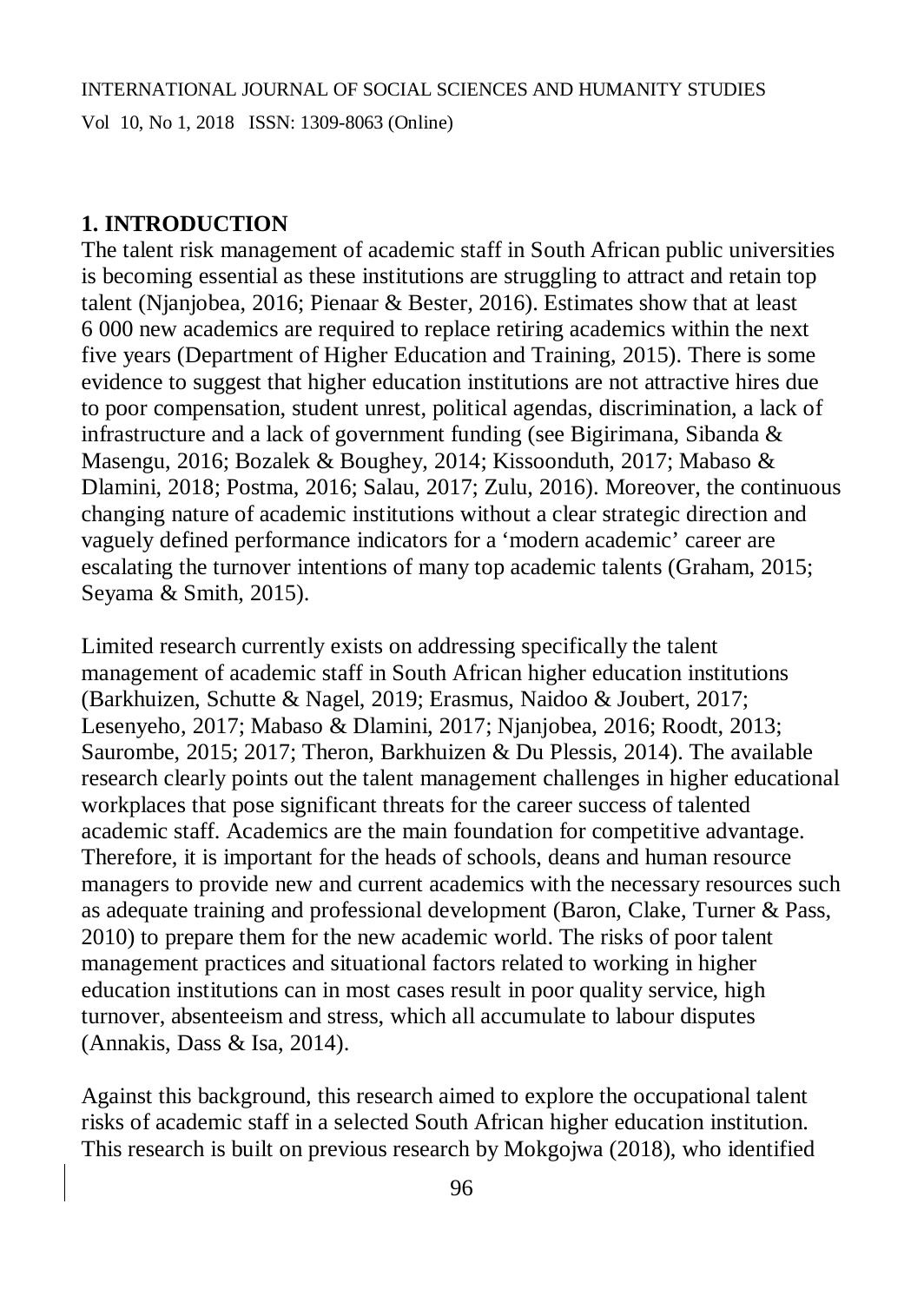occupational talent risks for academics such career development, talent attraction, compensation, performance management and talent retention from the perspective of academic managers. What have yet to be tested are the talent risk experiences of academic staff. In what follows next, a brief overview is presented on the occupational talent risks as they relate to the academic context.

### **2. LITERATURE REVIEW**

### 2.1 **Talent and talent management**

Despite the proliferation of research on talent management worldwide, the conceptualisation of 'talent' within the context of the workplace is yet to be clarified (Dries, 2013). A recent study by Lubinda (2017) showed that management and HR practitioners viewed talent as a concept reserved for celebrities only, and are yet to be introduced in the workplace. The lack of a clear definition of talent and high potential individuals had a negative spillover effect on the effective implementation of talent management practices in Lubinda's studies. The lack of conceptual clarification of talent and the theoretical foundation thereof (van Zyl, Mathafena & Ras, 2017) further complicates the methodology used for the detection of talent in the workplace and the talent management practices implemented to accommodate these individuals.

Currently, there are two methodologies for the detection of talent in the workplace: inclusivity and exclusivity. Swailes and Downs (2014) refer to exclusive talent strategies as those focusing on the personal and career development of the minority of employees for as long as they are in the talent pool. The definition of inclusive talent is more complicated. Previous researchers view inclusive talent management as an approach whereby all employees are viewed as a talent and can contribute to the core business of an organisation (Iles, Preece & Chuai, 2010; Preece, Iles & Chuai, 2011). Swailes and Downs (2014) contest this notion and advocate that an inclusive approach to talent is merely traditional human resource management. Moreover, these authors advocate that talented employees can only exist in relation to others in the workplace and that the vast majority of employees cannot be considered as talented. Erasmus, Naidoo and Joubert (2017), in their study among management at a large open and distance South African higher education institution, criticised the use of an inclusivity approach to talent management. Poorly applied talent management practices cause risks for higher educational competiveness and sustainability over the long term,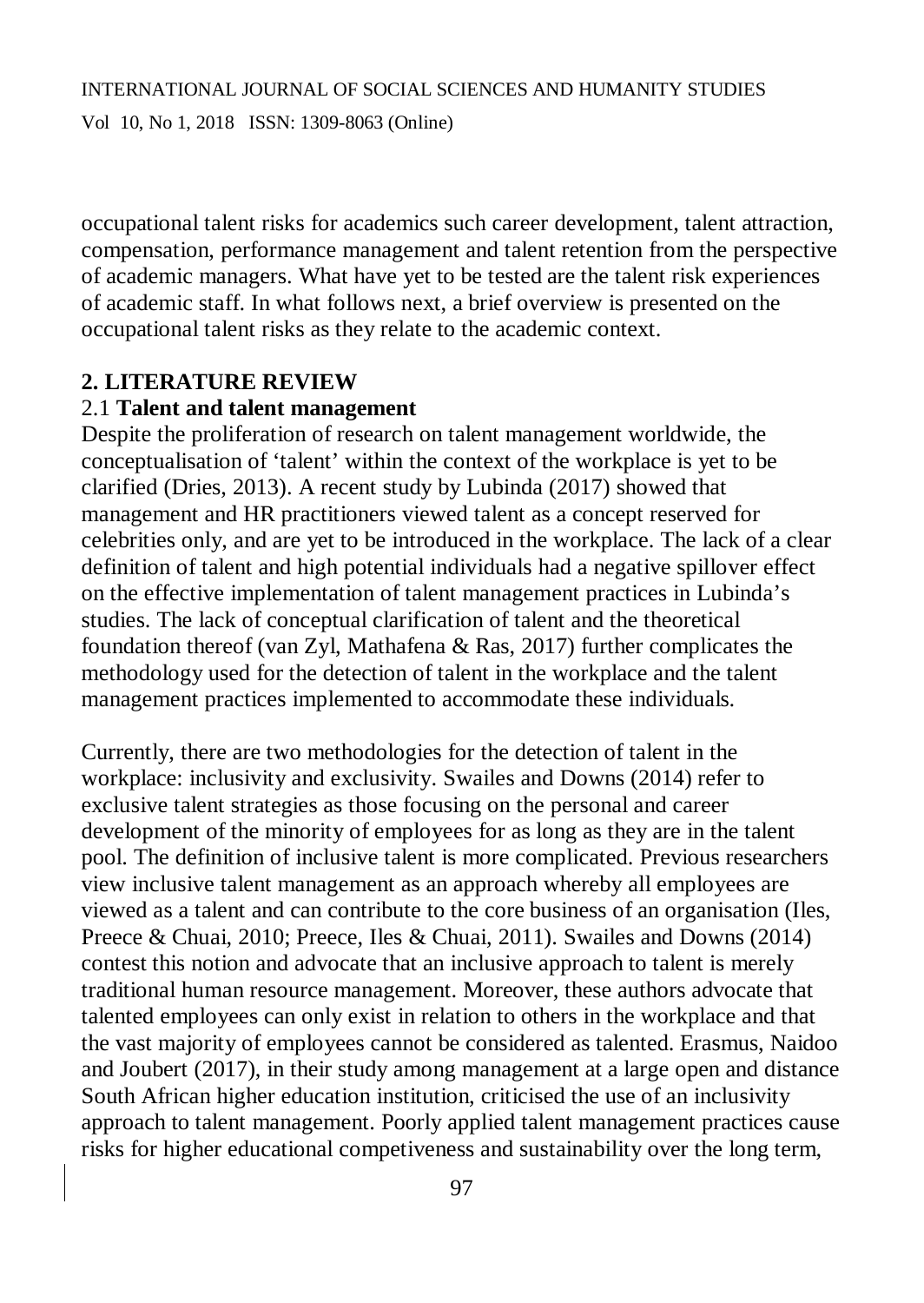as academics are likely to leave for greener pastures elsewhere (Lesenyeho, 2017; Theron et al., 2014).

## **2.2 Occupational talent risks for academic staff**

## **2.2.1 Career development**

Changes in higher education require academic staff to consistently reinvent themselves to remain attractive hires. A new trend to emerge is the concept of dispositional employability, whereby academics take responsibility for managing their own careers by being proactive, optimistic, motivated, resilient and open to change (Barkhuizen, Schutte & Lesenyeho, 2018; Roodt, 2013). Talent research among academics also shows that the availability of career development opportunities enhances their organisational commitment (Mabaso & Dlamini, 2018), job satisfaction (Theron et al., 2014), organisational satisfaction (Barkhuizen, Schutte & Nagel, 2017) and reduces physical and psychological illhealth (Vorster & Barkhuizen, 2018) and turnover intentions (Barkhuizen et al. 2018; Saurombe, 2015; Theron et al., 2014).

Researchers highlight the importance of role clarity for academic career development (Barkhuizen et al. 2018; Callaghan, 2015). Callaghan (2015) found that role conflicts contributed to crisis milestones in academic careers, which need to be resolved before career progression to doctoral and professional designations can occur. Cameron and Woods (2016) alluded to the importance of equipping academic development practitioners with the necessary skills to develop the professional career of academics. Farooq, Othman, Nordin and Ibrahim (2016) further maintain that higher education management need to have a greater understanding of talent management in order to develop and retain academic staff.

## **2.2.2 Talent attraction**

Talent attraction can be referred to as an umbrella term that takes all the activities that organisations perform to market themselves to potential employees (Graham-Leviss, 2011). Limited research currently exists to explain the factors that can attract novice and top scholars to higher education. The available research shows that the attraction of quality academic staff to state universities remains a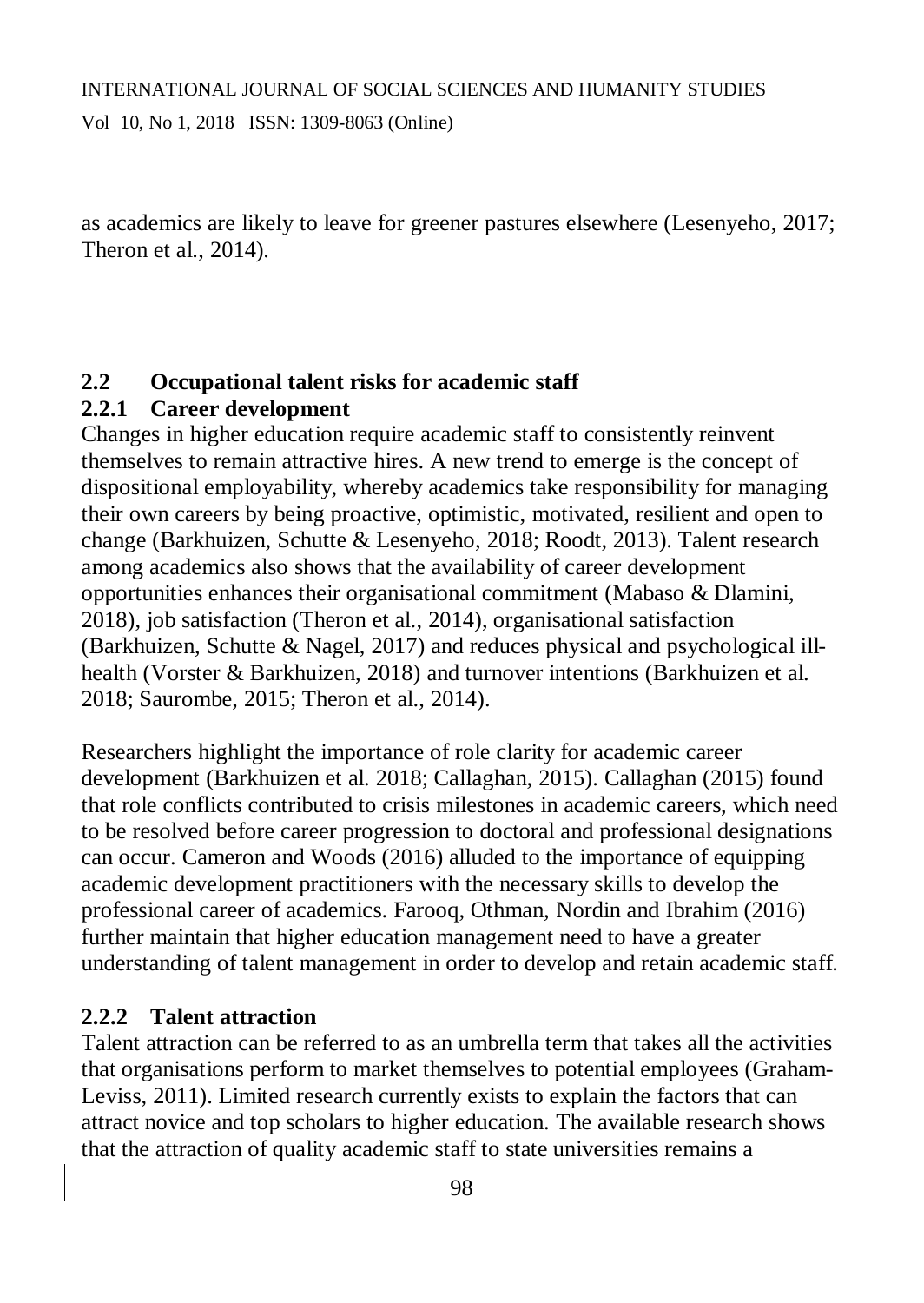## INTERNATIONAL JOURNAL OF SOCIAL SCIENCES AND HUMANITY STUDIES Vol 10, No 1, 2018 ISSN: 1309-8063 (Online)

challenge. Onah and Anikwe (2016) found that brain-drain, gender gap, unattractive salary packages and a lack of adequate training are factors hampering academic talent attraction. A comprehensive study by Metcalf, Rolfe, Stevens and Wolfe (2005) showed that in many cases academic vacancies remain unfilled because of a rapid decline in quality applicants. Of great concern in this study was that just over a half of existing academics were still keen on having an academic career.

Studies focusing on the talent attraction of academic staff highlighted several factors that higher education should consider when attracting top scholars. Saurombe, Barkhuizen and Schutte (2017b) found that factors such as reputation and image, organisational culture and identity, strategic vision, corporate social responsibility and work, and surrounding environment are the key ingredients for a higher educational brand for academic staff. Saurombe, Barkhuizen and Schutte (2017c) further found that fringe benefits/ incentives and remuneration, leadership and managerial support and occupational health and safety are the most important factors affecting the employment brand of a higher education institution.

## **2.2.3 Compensation**

When referring to recognition, rewards and compensation, many studies have shown the negative implications that these factors have on turnover, attraction and retention (Lesenyeho, Barkhuizen & Schutte, 2018b; Saurombe et al., 2017a; Yousaf, 2010). Furthermore, numerous research studies have found that employee commitment can be promoted by highly competitive wage systems and therefore result in the attraction and retention of a superior labour force (Tettey, 2010). In a similar vein, a study by Mabaso and Dlamini (2018) showed that a total rewards strategy (consisting of compensation, performance management, recognition, talent development and career opportunities, compensation, benefits and work-life balance) significantly enhanced the organisational commitment of academic staff members in selected South African higher education institutions. Compensation should therefore be of strategic importance to any higher education institution if they are to attract and retain talented academics.

According to Bryant and Allen (2013), the costs of employee turnover often exceed 100% of the annual salary of the vacant position. These authors advodacte that managers should consider innovative compensation and benefits to reduce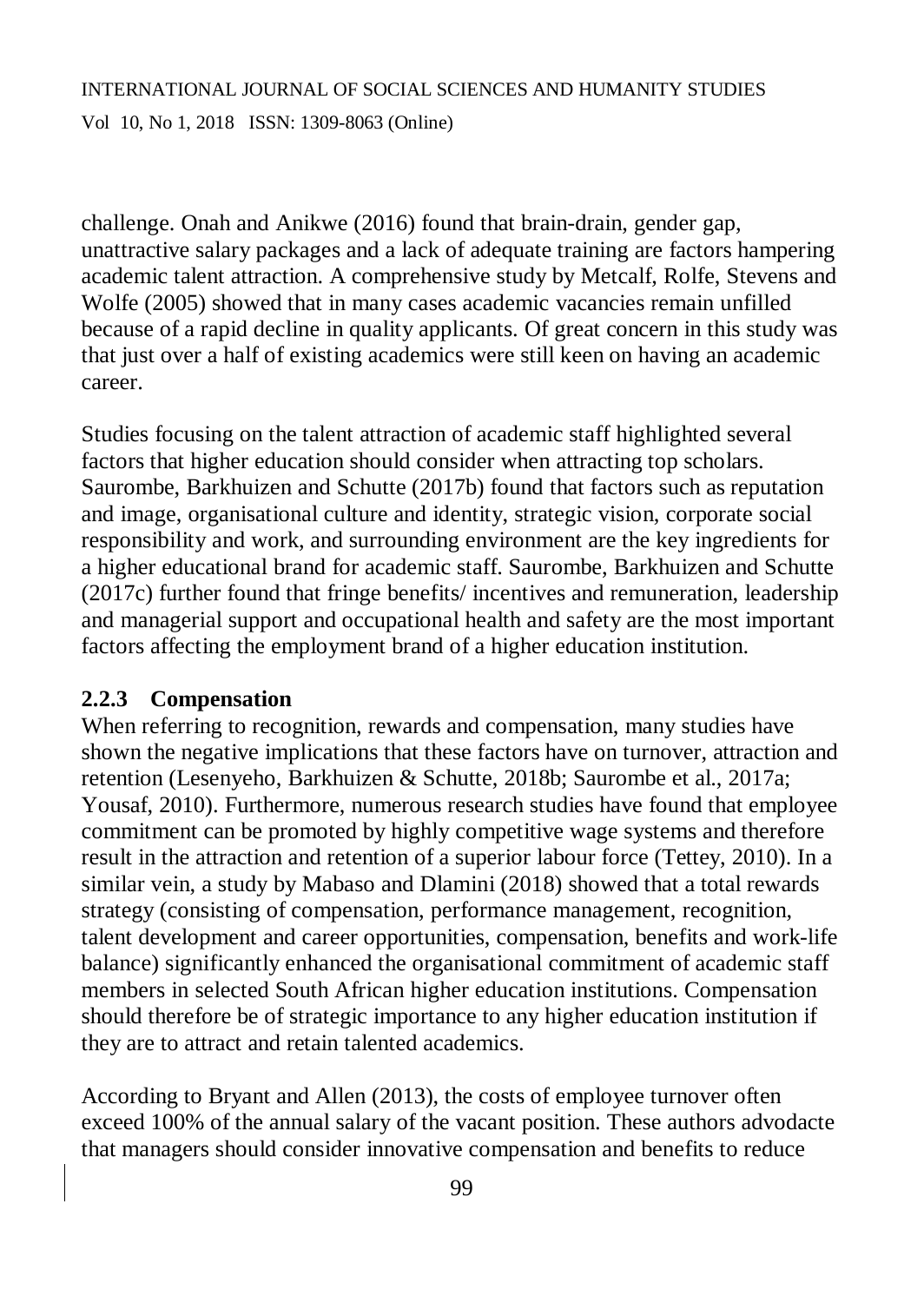turnover. Poor compensation is often the main reason why academics quit their jobs (Theron et al., 2014). Available research within the South African context shows that academic salaries are not comparable with counterparts in the industry (Lesenyeho, 2017). Current trends show that higher education institutions are struggling to attract the requisite number of younger generation employees to replace a soon retiring workforce (Department of Higher Education and Training, 2015). Therefore, financial rewards and inducements are necessary to attract talent in environments where there is a shortage of human capital skills (Schlecther, Hung & Bussin, 2014).

### **2.2.4 Performance management**

The importance of an effective performance management system is imperative for the teaching and research performance of academic staff (Tourish, 2012). Ghosh and Das (2013) define performance management, within the context of higher education, as the integration of performance appraisal systems with broader human resource systems on an ongoing and interactive basis to ensure alignment between academic work behaviour, capability, productivity and institutional goals. According to Tűrk (2016), a detailed performance management system enables academic staff members to achieve higher results during times of restructuring and change at universities. Maimela and Samuel (2016) found that a sample of South African academic staff were satisfied with the implementation of a performance management system by management; however, they were less satisfied by the payment of performance bonuses.

A study by Graham (2015) highlighted the difficulties that higher education management experiences in terms of managing academic staff performance effectively. This study showed that academic workload and performance management are not aligned on operational level, which undermines the effectiveness of performance evaluation. In the study of Seyama and Smith (2015), higher education management was of the opinion that the performance management system is a business-oriented practice and not in line with the nature and objectives of higher education institutions. In this study, management further pointed out that performance reward strategies are insufficient in motivating performance behaviour because of inconsistent ratings and poor monetary rewards.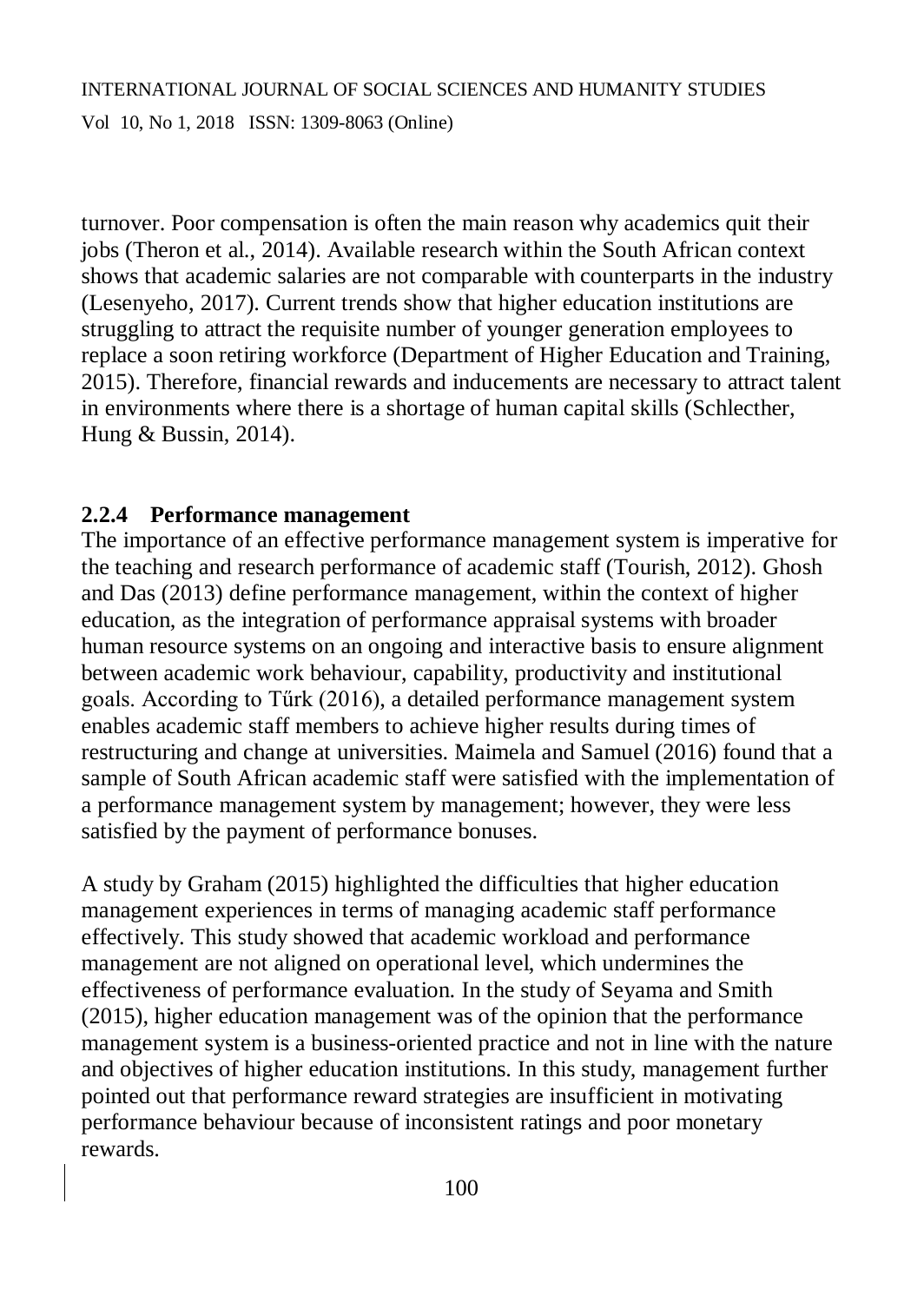## **2.2.5 Retention strategies**

Talent retention can be defined as a tendency or need to keep talented employees working for their organisation for particular talent management practices such as empowerment, career development opportunities, competitive compensation and rewards, just to name a few (Cegarra-Leiva, Sánchez-Vidal & Cegarra-Navarro, 2012). Talent retention grants organisations the chance to sustain growth and avoid unnecessary expenses for talent attrition (Lahkar Das, 2013).

South African higher education institutions are currently experiencing unprecedented high levels of academic turnover intentions. Research studies showed that almost half of the academics across all spheres of their academic career considered quitting their jobs (Barkhuizen et al, 2017; Lesenyeho, 2017). Although causes for academic staff turnover have been a repeating issue for many decades, surprisingly the application of talent retention strategies still remains the poorest applied talent management practice in government institution such as higher education (see Barkhuizen, 2015). Researchers further found that academic talent management is yet a strategic or operational priority in many institutions of higher learning and effective talent management policies and practices are yet to be understood and implemented (Erasmus et al., 2017). Bhattacharyya (2015) advocates that successful organisations should develop tailor-made talent retention strategies and implement these from the first day that talent is acquired.

# **3. RESEARCH DESIGN**

# **3.1 Research approach**

A quantitative research approach was followed with surveys distributed to academic staff in a selected South African higher education institution. This design was appropriate to obtain the research objective of the study, namely to determine the occupational talent risks experienced by academic staff. A crosssectional research design was followed whereby the data was collected at one point in time (Field, 2018).

# **3.2 Sampling**

The target population for this study was academic staff of a selected South African higher education institution. A total of 320 questionnaires were distributed, of which 220 were returned and used for analyses. This represented a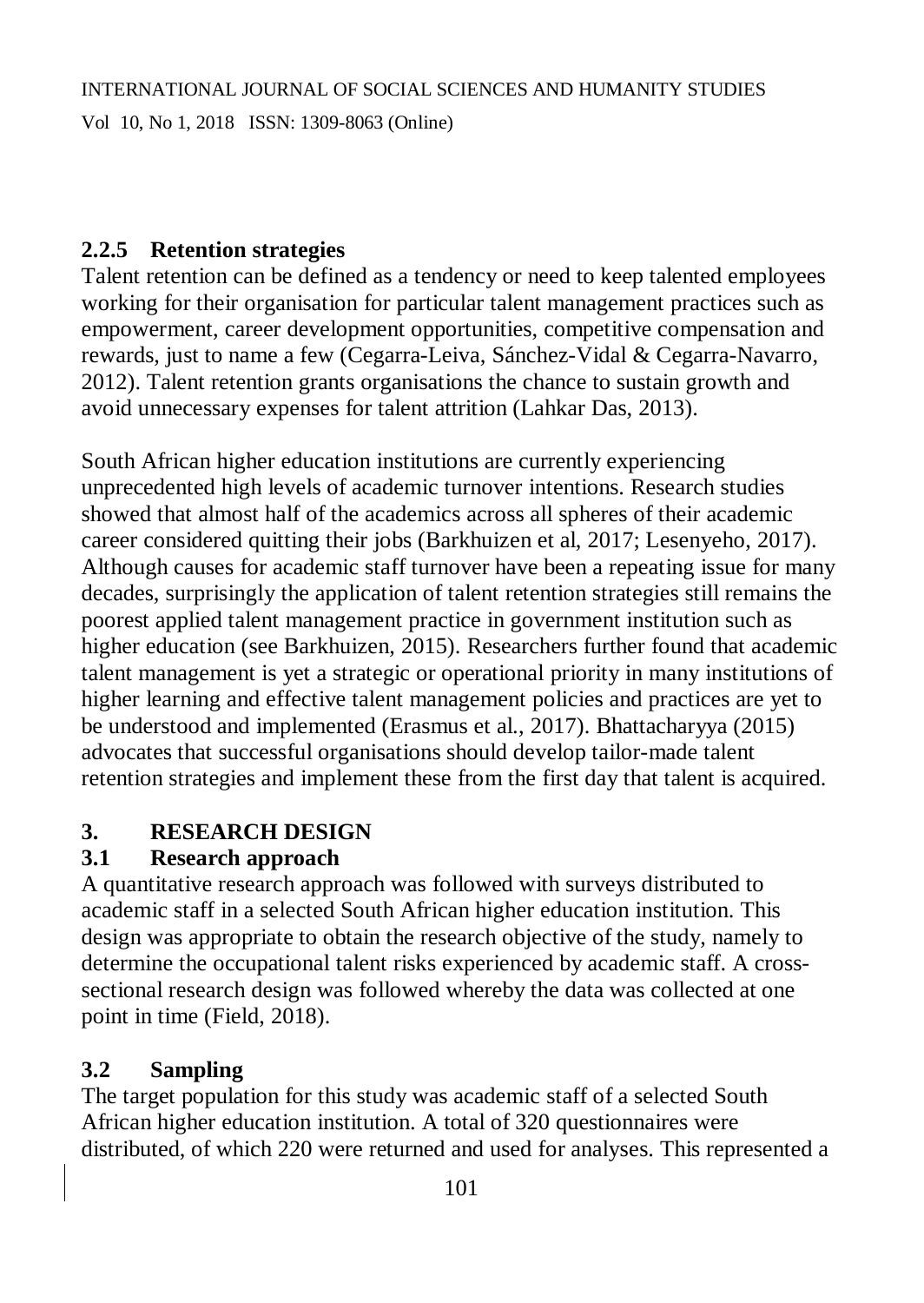68.8% response rate. Most of the respondents in the sample were male (56.8%), aged between 30 and 49 years (51.1%) and representative of the black ethnic group. Most of the participants were in possession of a master's degree (42.9%), employed on lecturer level (40.9%), had between one and 10 years of work experience in higher education, and were employed between 0 to four years in their current position (34.5%).

# **3.3 Research procedure**

Permission to executive the study was obtained from the relevant higher educational authorities. The questionnaire was distributed in both hard copy and electronically to the respondents. The study was subjected to ethical clearance prior to the execution thereof. Confidentiality was maintained at all times.

# **3.4 Measuring instrument**

An occupational talent risk questionnaire was developed based on themes that were identified during the initial interviews with management from a higher education institution. The occupational talent risk measure consists of 32 items and measures five factors: Talent attraction, compensation, career development, performance management and talent retention. The responses to the questionnaire are collected on a six-point Likert scale ranging from *strongly disagree* (1) to *strongly agree* (6). The questionnaire was distributed to subject matter experts prior to its distribution to ensure face and content validity.

## **3.5 Data analyses**

Data analyses were carried out with the aid of SPSS software (SPSS, 2018). Descriptive statistics such as means, standard deviations, skewness and kurtosis were used. Exploratory factor analysis was applied to determine the factor structure of the questionnaire. Cronbach's alphas were used to determine the reliability of the measuring instrument and its items. A cut-off point of 0.7 was used as a guideline for acceptable reliabilities (Field, 2018).

# **4. RESULTS**

The metric properties of the measurement were first examined. This was done using the Kaiser-Meyer-Olkin (KMO) measure to determine the sampling adequacy and sphericity of the item-correlation matrix; exploratory factor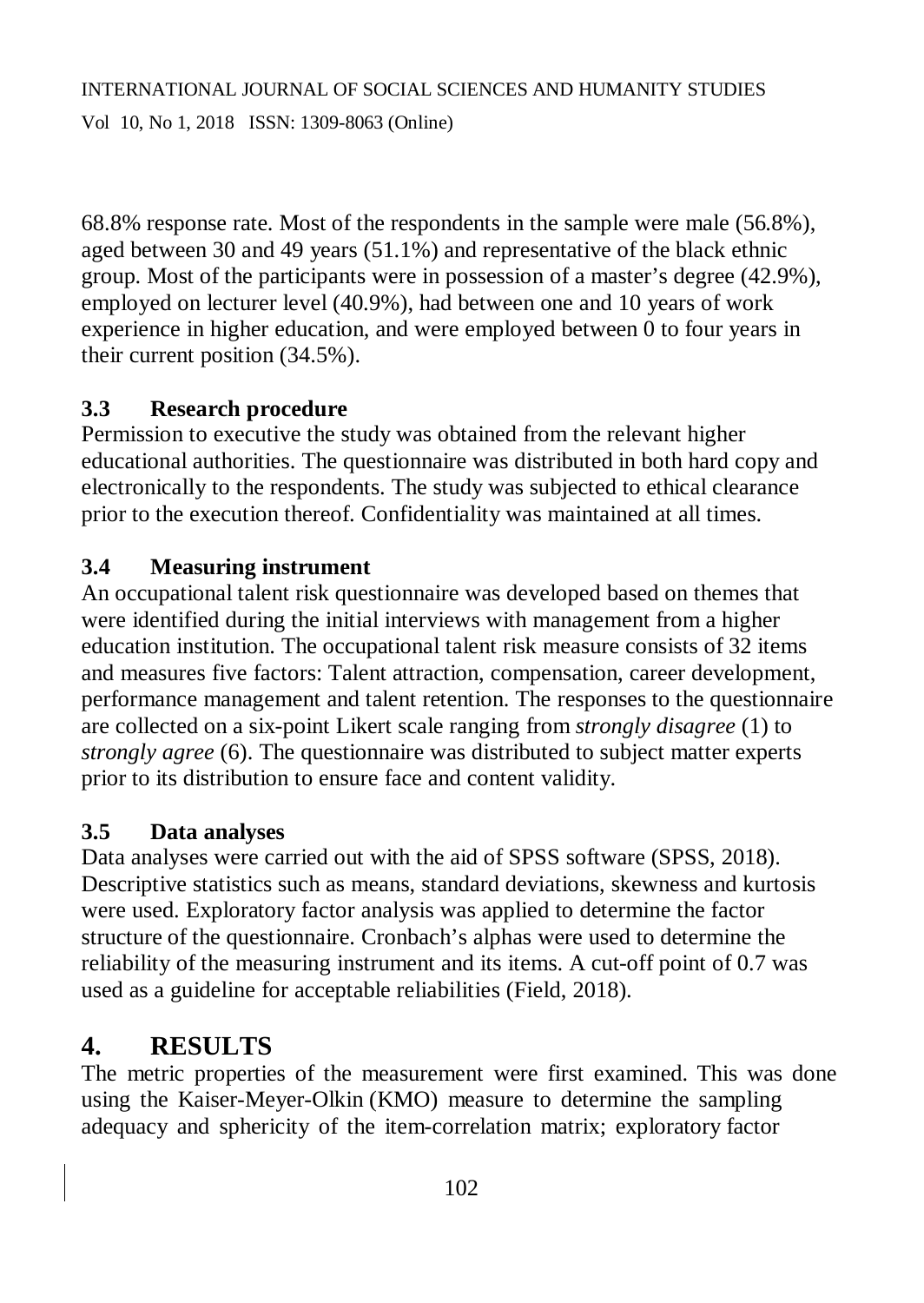# INTERNATIONAL JOURNAL OF SOCIAL SCIENCES AND HUMANITY STUDIES Vol 10, No 1, 2018 ISSN: 1309-8063 (Online)

analysis to discover and identify the dimensions of the measurements; and reliability analysis, using Cronbach alpha coefficients, to give the measure of accuracy of the instruments and determine how repeatable the results were. The occupational talent risk measure obtained an MSA of 0.855, which, according to the guideline of higher than 0.6, was adequate for factor analysis (Hair, Black, Babin, & Anderson, 2010). The results of the factor analyses are reported next.

### **4.1 Factor analyses: Occupational talent risk management**

Exploratory factor analyses using the principal components extraction method were done on the occupational talent risk management questionnaire. Although the eigenvalues showed that seven factors could be extracted, a closer inspection of the scree plot clearly specified five factors. An exploratory factor analysis using Varimax rotation was done specifying five underlying factors for the occupational talent risk management questionnaire. The results showed that five factors can be distinguished for the questionnaire, and these were labelled as follows: Talent attraction (factor 1), performance management (factor 2), compensation (factor 3), career development (factor 4) and t alent retention (factor 5). The five factors explained 56.655% of the variance of the questionnaire. One item was deleted because of problematic loadings. All items showed acceptable loadings of above 0.40. The results of the total variance explained and the rotated component matrix are reported in Tables 1 and 2 below.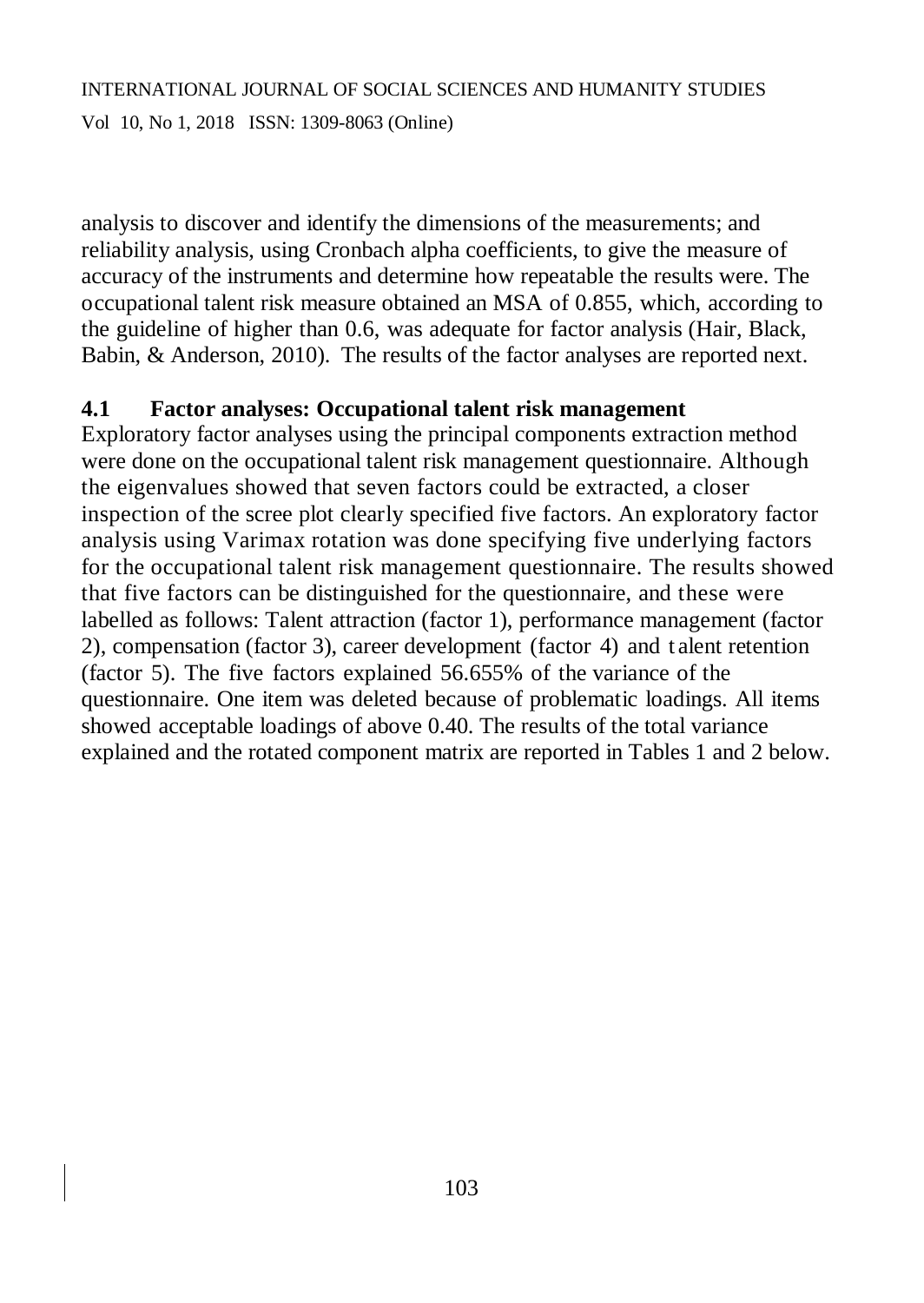|                 | <b>Initial Eigenvalues</b> |                  |                 | Extraction Sums of Squared Loadings |                    |              |  |
|-----------------|----------------------------|------------------|-----------------|-------------------------------------|--------------------|--------------|--|
| Component       | Total                      | % of<br>Variance | Cumulative<br>℅ | Total                               | $%$ of<br>Variance | Cumulative % |  |
| Π               | 8,759                      | 28,254           | 28,254          | 8,759                               | 28,254             | 28,254       |  |
| $\overline{2}$  | 2,930                      | 9,452            | 37,706          | 2,930                               | 9,452              | 37,706       |  |
| 3               | 2,480                      | 8,000            | 45,706          | 2,480                               | 8,000              | 45,706       |  |
| $\frac{4}{7}$   | 1,990                      | 6,418            | 52,124          | 1,990                               | 6,418              | 52,124       |  |
| $\overline{5}$  | 1,405                      | 4,531            | 56,655          | 1,405                               | 4,531              | 56,655       |  |
| $\overline{6}$  | 1,275                      | 4,113            | 60,768          |                                     |                    |              |  |
| 7               | 1,113                      | 3,591            | 64,359          |                                     |                    |              |  |
| ্ত              | 0,918                      | 2,962            | 67,321          |                                     |                    |              |  |
| 9               | 0,808                      | 2,607            | 69,928          |                                     |                    |              |  |
| 10              | 0,787                      | 2,539            | 72,467          |                                     |                    |              |  |
| $\mathbb{H}$    | 0,723                      | 2,333            | 74,800          |                                     |                    |              |  |
| 12              | 0,684                      | 2,206            | 77,006          |                                     |                    |              |  |
| 13              | 0,649                      | 2,094            | 79,100          |                                     |                    |              |  |
| 14              | 0,595                      | 1,918            | 81,018          |                                     |                    |              |  |
| $\overline{15}$ | 0,561                      | 1,809            | 82,827          |                                     |                    |              |  |
| 16              | 0,523                      | 1,687            | 84,514          |                                     |                    |              |  |
| 17              | 0,506                      | 1,633            | 86,147          |                                     |                    |              |  |
| <sup>18</sup>   | 0,478                      | 1,541            | 87,688          |                                     |                    |              |  |
| 19              | 0,412                      | 1,331            | 89,019          |                                     |                    |              |  |
| 20              | 0,384                      | 1,238            | 90,256          |                                     |                    |              |  |
| 21              | 0,368                      | 1,187            | 91,443          |                                     |                    |              |  |
| 22              | 0,359                      | 1,158            | 92,601          |                                     |                    |              |  |
| 23              | 0,331                      | 1,067            | 93,668          |                                     |                    |              |  |
| 24              | 0,325                      | 1,048            | 94,716          |                                     |                    |              |  |
| 25              | 0,296                      | 0,955            | 95,671          |                                     |                    |              |  |
| 26              | 0,277                      | 0,893            | 96,564          |                                     |                    |              |  |
| 27              | 0,260                      | 0,840            | 97,404          |                                     |                    |              |  |
| 28              | 0,247                      | 0,795            | 98,199          |                                     |                    |              |  |
| 29              | 0,222                      | 0,715            | 98,914          |                                     |                    |              |  |
| 30              | 0,174                      | 0,562            | 99,475          |                                     |                    |              |  |
| 31              | 0.163                      | 0,525            | 100,000         |                                     |                    |              |  |

## **Table 1: Total variance explained for the occupational talent risk measure**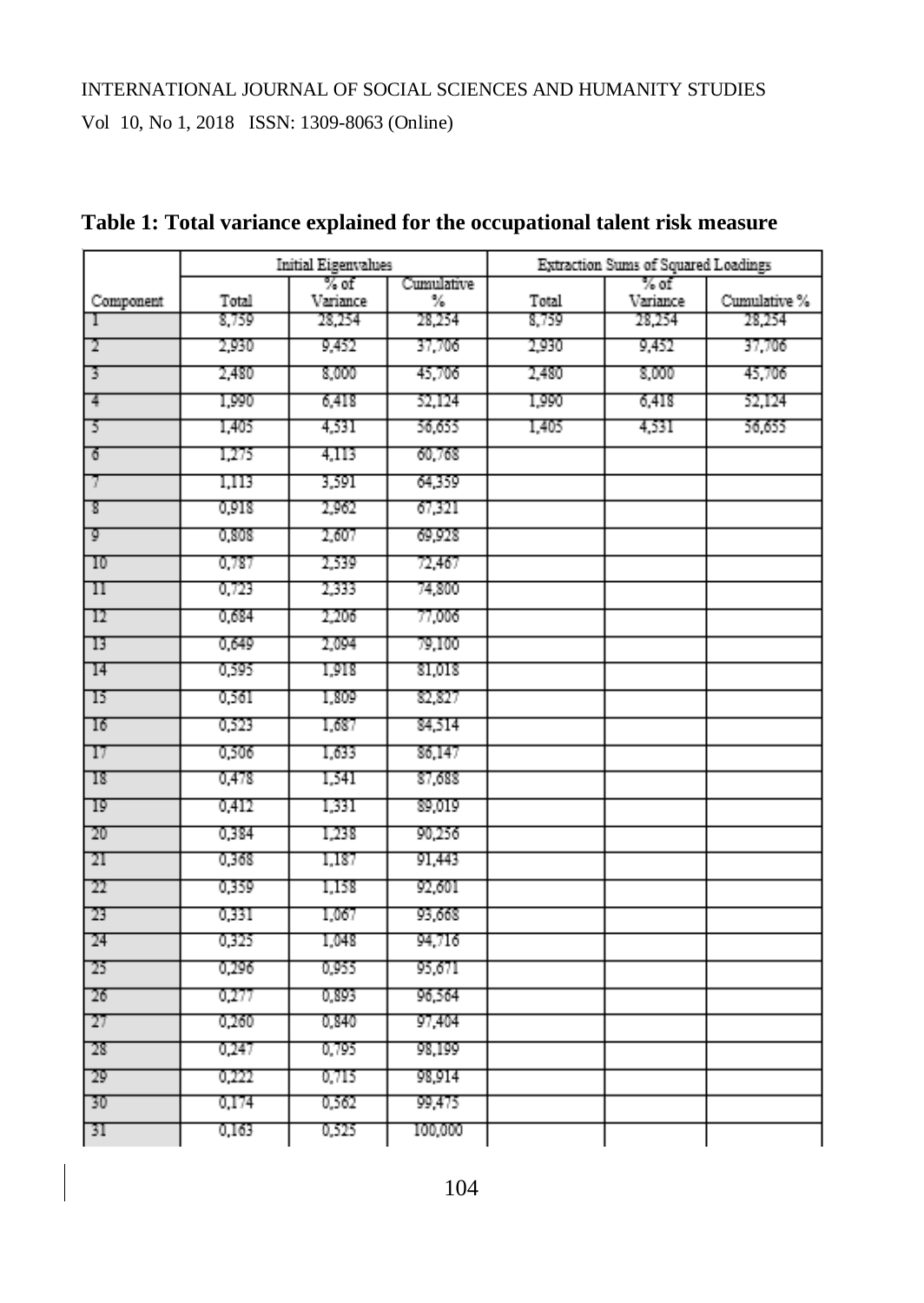|       | Talent<br>Attraction | Performance<br>Management | Compensation | Career<br>Development | Talent<br>retention |
|-------|----------------------|---------------------------|--------------|-----------------------|---------------------|
| OTM1  | 0,723                | 0,021                     | 0.134        | 0,114                 | $-0.050$            |
| OTM2  | 0,665                | 0,070                     | 0,190        | 0,088                 | 0,089               |
| OTM3  | 0,737                | 0,218                     | 0,069        | $-0,036$              | 0,064               |
| OTM4  | 0,749                | 0,138                     | 0,097        | 0,201                 | 0,045               |
| OTM5  | 0,754                | 0,042                     | 0,136        | 0,139                 | 0,169               |
| OTM6  | 0,706                | 0,070                     | 0,204        | 0,163                 | 0,072               |
| OTM7  | 0,712                | $-0,018$                  | 0,080        | 0,282                 | 0,113               |
| OTM8  | 0,633                | 0,129                     | 0,304        | 0,115                 | 0,047               |
| OTM9  | 0,373                | 0,294                     | 0,540        | 0,035                 | 0,107               |
| OTM10 | 0,200                | 0,210                     | 0,664        | 0,106                 | 0,095               |
| OTM11 | 0,263                | 0,030                     | 0,646        | 0,084                 | 0,077               |
| OTM12 | 0,106                | $-0,021$                  | 0,740        | 0,064                 | 0,145               |
| OTM13 | 0,103                | 0,124                     | 0,774        | 0,118                 | 0,082               |
| OTM14 | 0,128                | 0,188                     | 0,727        | 0,035                 | 0,038               |
| OTM15 | 0,134                | 0,276                     | 0,660        | 0,087                 | $-0.010$            |
| OTM16 | 0,156                | 0,149                     | 0,115        | 0,575                 | -0,095              |
| OTM17 | 0,129                | 0,067                     | 0,223        | 0,719                 | 0,077               |
| OTM18 | 0,231                | 0,059                     | 0,124        | 0,791                 | $-0,027$            |
| OTM19 | 0,131                | 0,411                     | $-0.013$     | 0,569                 | 0,042               |
| OTM20 | 0,183                | 0,387                     | $-0,040$     | 0,597                 | 0,175               |
| OTM21 | 0,129                | 0,413                     | 0,060        | 0,486                 | 0,200               |
| OTM23 | 0,177                | 0,600                     | 0,005        | 0,296                 | 0,051               |
| OTM24 | 0,204                | 0,720                     | 0,131        | 0,214                 | 0,053               |
| OTM25 | 0,084                | 0,704                     | 0,259        | 0,158                 | 0,072               |
| OTM26 | 0,116                | 0,807                     | 0,172        | 0,048                 | 0,062               |
| OTM27 | 0,003                | 0,714                     | 0,123        | 0,191                 | 0,170               |
| OTM28 | $-0,026$             | 0,623                     | 0,244        | 0,009                 | 0,110               |
| OTM29 | 0,180                | 0,064                     | 0,108        | 0,113                 | 0,718               |
| OTM30 | 0,118                | 0,060                     | 0,100        | $-0,078$              | 0,784               |
| OTM31 | 0,037                | 0,130                     | 0,172        | $-0,034$              | 0,739               |
| OTM32 | 0,028                | 0,166                     | 0,002        | 0,127                 | 0,663               |

**Table 2: Rotated component matrix for the occupational talent risk measure**

The descriptive statistics of the questionnaires are reported in Table 3 below.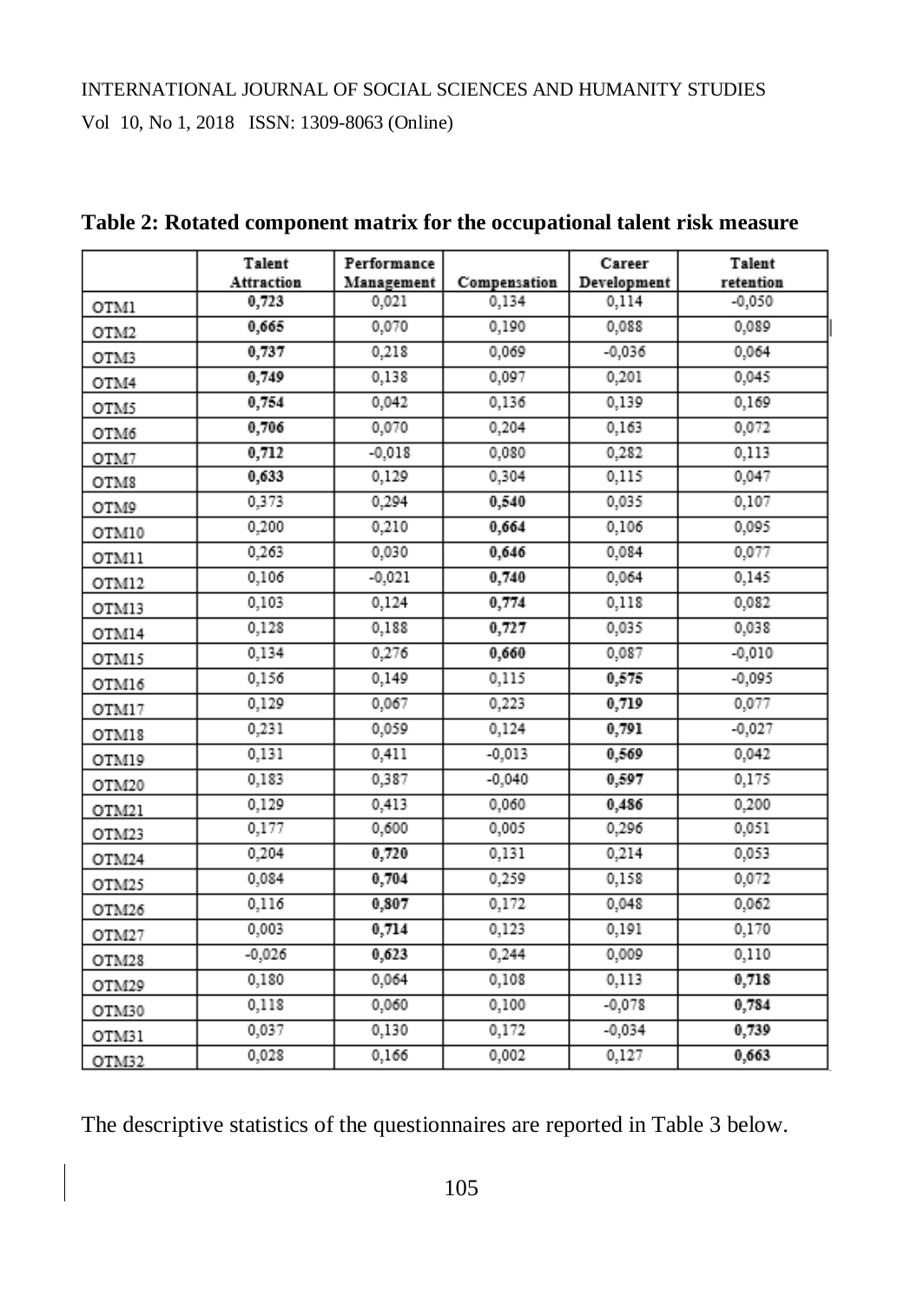|                                         | Mean   | SD      | <b>Skewness</b> | Kurtosis | α     |
|-----------------------------------------|--------|---------|-----------------|----------|-------|
| <b>Occupational Talent Risk Factors</b> |        |         |                 |          |       |
| Talent Attraction                       | 4.1795 | 0.90266 | $-1.127$        | 1.312    | 0,888 |
| Performance Management                  | 4.0492 | 0.92404 | $-0.503$        | $-0.342$ | 0.844 |
| Compensation                            | 3,8000 | 0.97029 | $-0.625$        | 0.025    | 0,858 |
| Career Development                      | 3,9258 | 0,87211 | $-0.411$        | $-0.338$ | 0,796 |
| Talent Retention                        | 3.9705 | 0.96232 | $-0.399$        | $-0.559$ | 0,742 |

#### **Table 3: Descriptive statistics of the questionnaire**

The results in Table 3 show acceptable to good reliabilities for all the factors. The results further showed that more than 30% of the sample experienced risks to all the dimensions of the relating to their occupation. The highest level of risks related to compensation. Further results showed a very high risk relating to the retention of academic staff. In this sample, 66% of the academics considered quitting their jobs.

### **4. DISCUSSION**

The main objective of this research was to explore the occupational talent risks for academic staff in a selected South African higher education institution. Compensation emerged as a high occupational talent risk in this study. Again, as with previous studies, academics' dissatisfaction with compensation remains a pressing problem (Lesenyeho, 2017; see Theron et al., 2014). Higher education institutions should therefore focus on creating market-related salaries, pay academics fairly for the efforts that they put into their jobs, recognise academics fairly for the third-stream income that they generate for their institution and proper incentives for research publications. As mentioned by Bryant and Allen (2013), academic turnover is a costly exercise and higher education institutions should provide financial rewards to attract and keep talent (Schlecther et al., 2014) or implement a total rewards strategy that goes beyond merely offering a base salary (Mabaso & Dlamini, 2018).

The high turnover intentions of academics in this study apeared to be the greatest risk. This is a clear indication of the lack of talent retention strategies that are so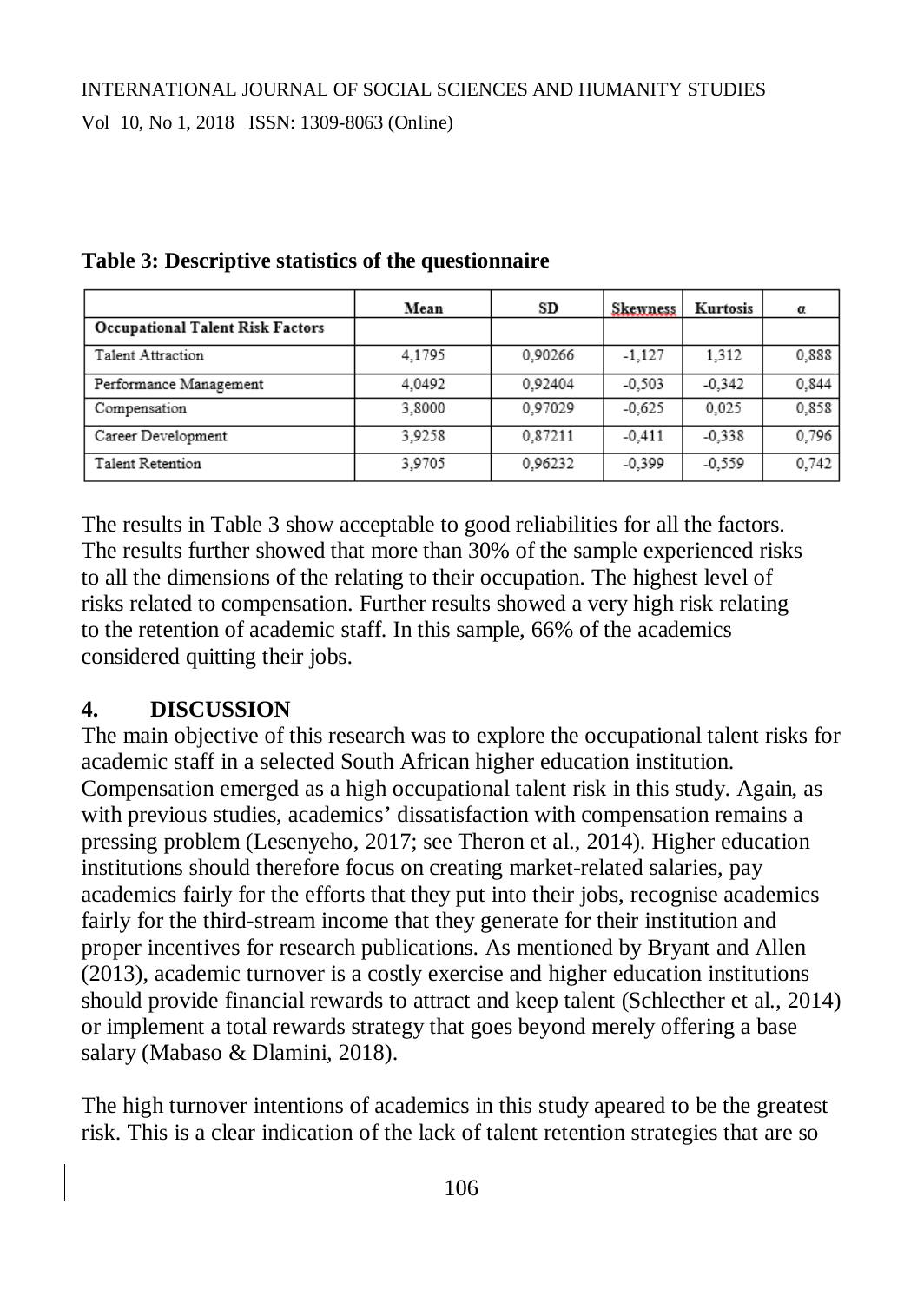prevalent in government institutions such as public universities (Barkhuizen, 2015). More than two thirds of the academics in this study considered quitting their jobs and were currently seeking other employment. These results confirm the high turnover rate of academic staff in South Africa, as indicated by other studies (Barkhuizen et al., 2017; Lesenyeho, 2017). The results also confirm the findings of Metcalf et al. (2005), who found that more than half of the current staff are not keen to consider academia as a career. Consequently, one can deduce that current staff are not attracted to the institution anymore.

This research makes important theoretical, methodological and practical contributions. From a theoretical point of view, this research contributes to the scarcity of empirical research on the concept of occupational talent risks and its underpinnings. From a methodological point of view, this research confirmed the utility and reliability of a new occupational talent risk measurement. From a practical point of view, this research highlights the risks that academic staff are exposed to in the new higher educational landscape. Higher education management and human resource practitioners should come up with proper talent management policies, strategies and practices aimed at the development of a talent culture for academic staff conducive of service excellence and performance. Higher education institutions are also encouraged to develop talent risk systems that can detect academic turnover intentions in advance and take interventions to mitigate talent risks.

## **5. LIMITATIONS AND RECOMMENDATIONS**

This research had some limitations. Currently, a great scarcity of empirical research theory exists in the field of talent risk management, which made the interpretation of results difficult. Secondly, the sample size and demographic representation thereof did not allow for the test of construct equivalence. Nevertheless, the measurement showed acceptable factor structures and reliabilities. Construct equivalence can be achieved by expanding the sample to other South African higher education institutions that will at the same time also allow for the generalisation of results. Future studies can also benefit from expanding the sample to other higher education stakeholders to obtain a holistic perspective on talent management risks on multiple levels. Lastly, future research should also focus on which occupational talent risks predict the high turnover intentions of academic staff.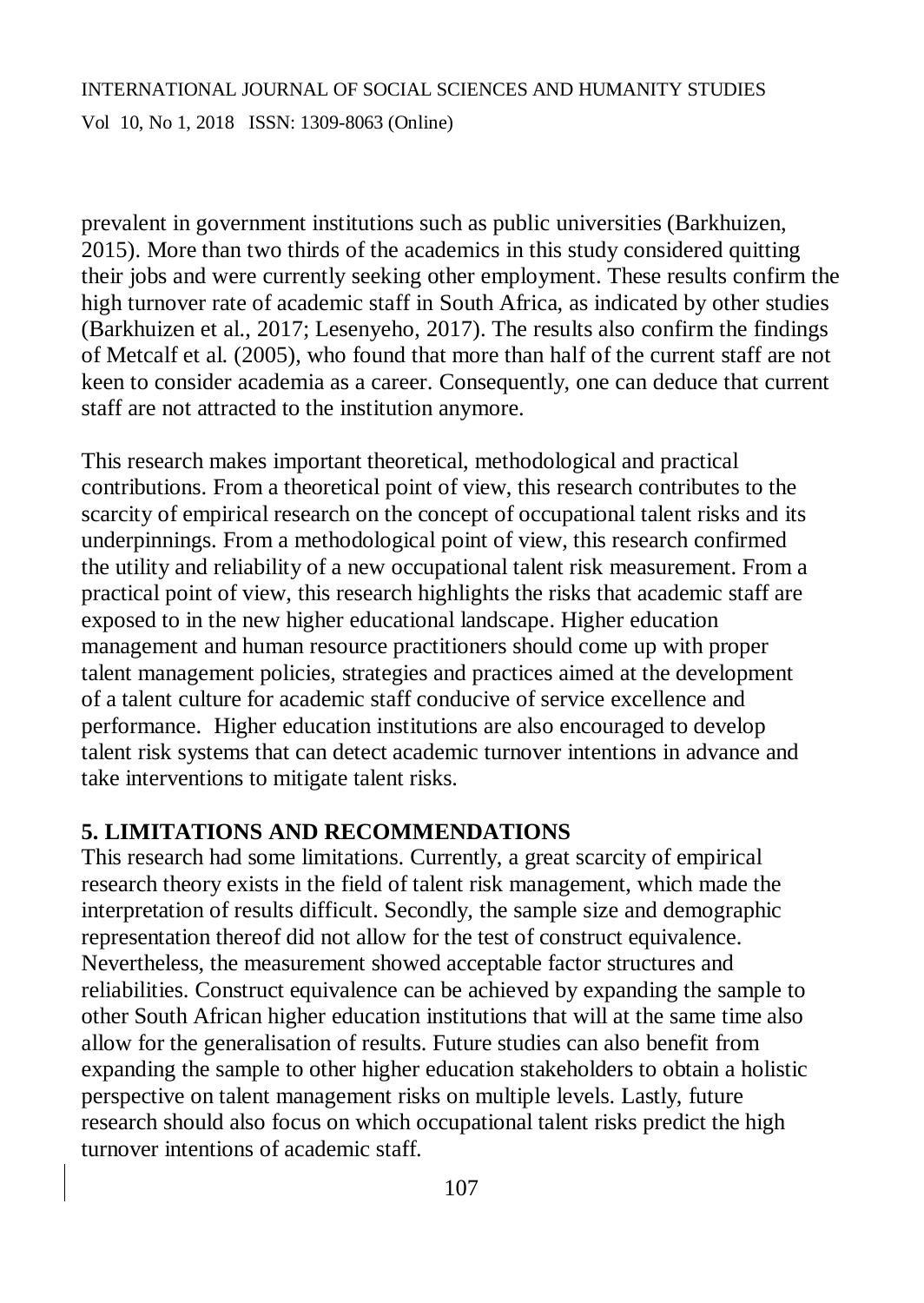### **6. CONCLUSION**

In conclusion, this research presented a measure that can be used to assess talent risks on individual level. The results of the research proved that the higher educational work environment presents risks for the effective talent management of academics in the sense that it needs more strategic direction for talent management, management commitment towards academic talent management, a conducive work environment complemented by occupational health and safety policies and a proper infrastructure, and finally a talent culture that embraces diversity. The results of this study further call for an improvement in academic compensation as well as talent retention strategies.

### **7. REFERENCES**

- Barkhuizen, N., Schutte, N., & Lesenyeho, D. (2018). Factors Affecting the Talent Development of Early Career Academics. (pp. 15-21). Istanbul: Planetary Science Research Centre.
- Barkhuizen, N., Schutte, N., & Nagel, L. (2017). Talent management, organisational satisfaction and turnover intentions of academic staff. In N. Delener, & C. Schweikert (Ed.). (pp. 22-30). Vienna, Austria: Global Business and Technology Association.
- Bhattacharyya, D. K. (2015). Compensation and Benefits Program a Mediating Variable for Talent Retention: A Study of Two Century-Old Indian Organizations. *Compensation & Benefits Review, 47*(2), 75-80.
- Bigirimana, S., Sibanda, E. N., & Masengu, R. (2016). The Impact of Working Conditions on Academic Staff Turnover at Africa University, Mutare, Zimbabwe. *Asian Journal of Social Sciences and Management Studies, 3*(2), 91 - 98.
- Bozalek, V., & Boughey, C. (2014). Misframing' higher education in South Africa. *Social Policy and Administration, 46*(6), 688-703.
- Bryant, P. C., & Allen, D. G. (2013). Compensation, Benefits and Employee Turnover: HR Strategies for Retaining Top Talent. *Compensation & Benefits Review, 45*(3), 171-175.
- Callaghan, C. (2015). Designation differences and academic career progression. *Acta Commercii, 15*(1), 1-12.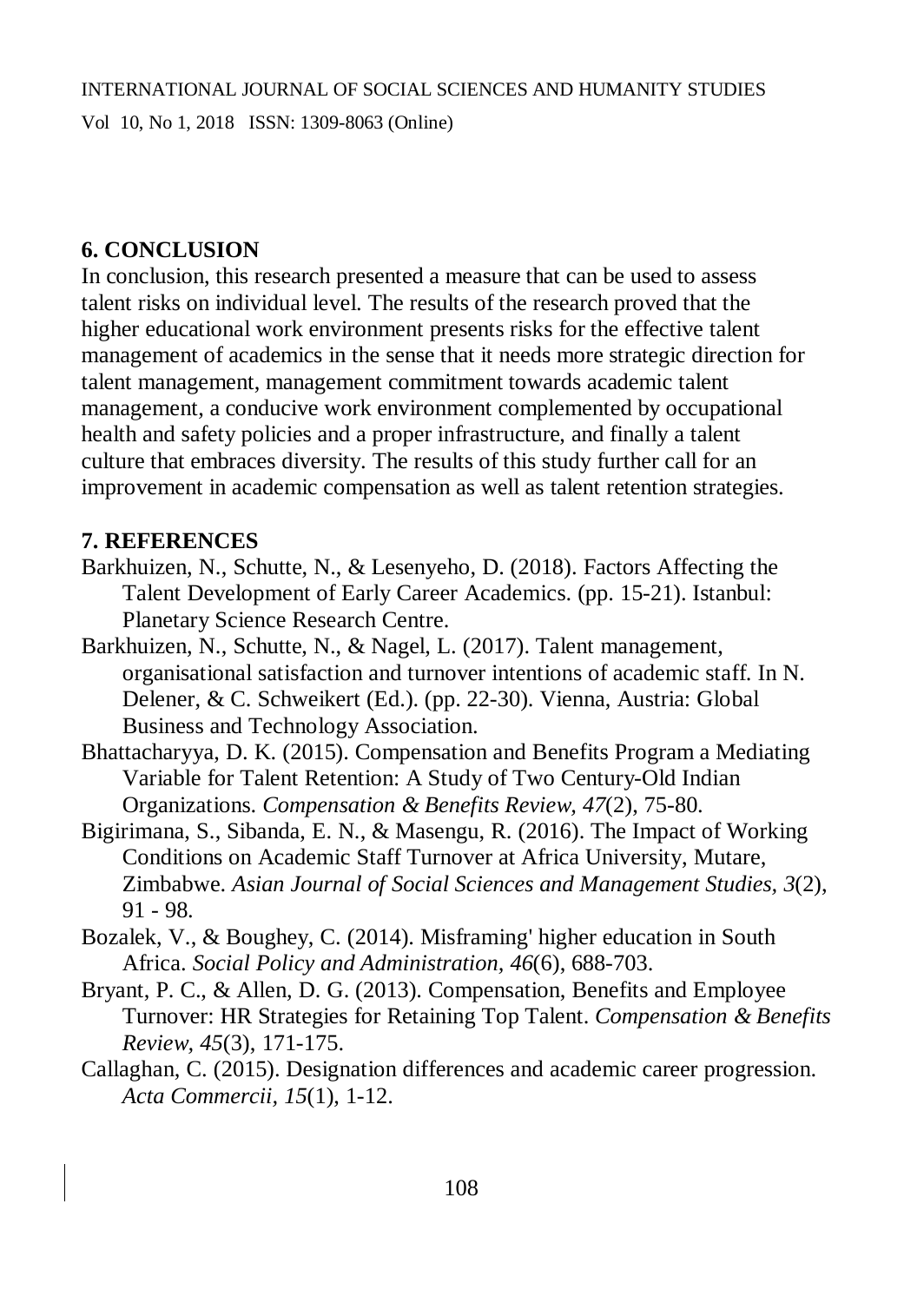INTERNATIONAL JOURNAL OF SOCIAL SCIENCES AND HUMANITY STUDIES

Vol 10, No 1, 2018 ISSN: 1309-8063 (Online)

Cegarra-Leiva, D., Sánchez-Vidal, M., & Cegarra-Navarro, J. G. (2012). Work life balance and the retention of managers in Spanish SMEs . *The International Journal of Human Resource Management , 23*(1), 91-108.

DHET. (2015). *Staffing South Africa's universities framework. A comprehensive, transformative guide to developing future generations of academics and building capacity.* Pretoria, South Africa: Department of Higher Education.

Erasmus, B., Naidoo, L., & Joubert, P. (2017). Talent Management Implementation at an Open Distance E-Learning Higher Educational Institution: The Views of Senior Line Managers. *International Review of Research in Open and Distributed Learning, 18*(3), 1-16.

Farooq, M., Othman, A., Nordin, M. A., & Ibrahim, M. B. (2016). A measurement model of talent management practices among university staff in central region of Uganda. *Journal of Positive Management, 7*(3), 3019.

Field, A. (2018). *Discovering statistics using IBM SPSS statistics.* (5th ed.). London, United Kingdom: Sage Publications Ltd.

Ghosh, S., & Das, N. (2013). New Model of Performance Management and Measurement in Higher Education Sector. *International Journal of Scientific Research, 2*(8), 267-274.

Graham, A. T. (2015). Role of academic managers in workload and performance management of academic staff. *Educational Management Administration and Leadership, 44*(6), 1042-1063.

Graham-Leviss, K. (2011). *The Perfect Hire: A Tactical Guide to Hiring, Developing, and Retaining Top Sales Talent* (1st ed.). Entrepreneur Press.

- Hair, J. B. (2010). *Multivariate data analyses: A global perspective.* New Jersey: Pearson Education .
- Iles, P., Preece, D., & Chuai, X. (2010). Talent Management as a management fashion in HRD: towards a research agenda. . *Human Resource Development International, 13*(2), 125-145.
- Kissoonduth, K. (2017). *Talent Management: Attracting and retaining academic staff at selected public higher education institutions.* Pretoria: Department of Public Administration, University of Unisa. .
- Lahkar Das, B. (2013). Employee Retention: A Review of Literature. *IOSR Journal of Business and Management, 14*, 8-16.
- Lesenyeho, D., Barkhuizen, N., & Schutte, N. (2018a). Factors relating to the attraction of talented early career academics in South African higher education institutions. *SA Journal of Human Resource Management, 16*, 1-9.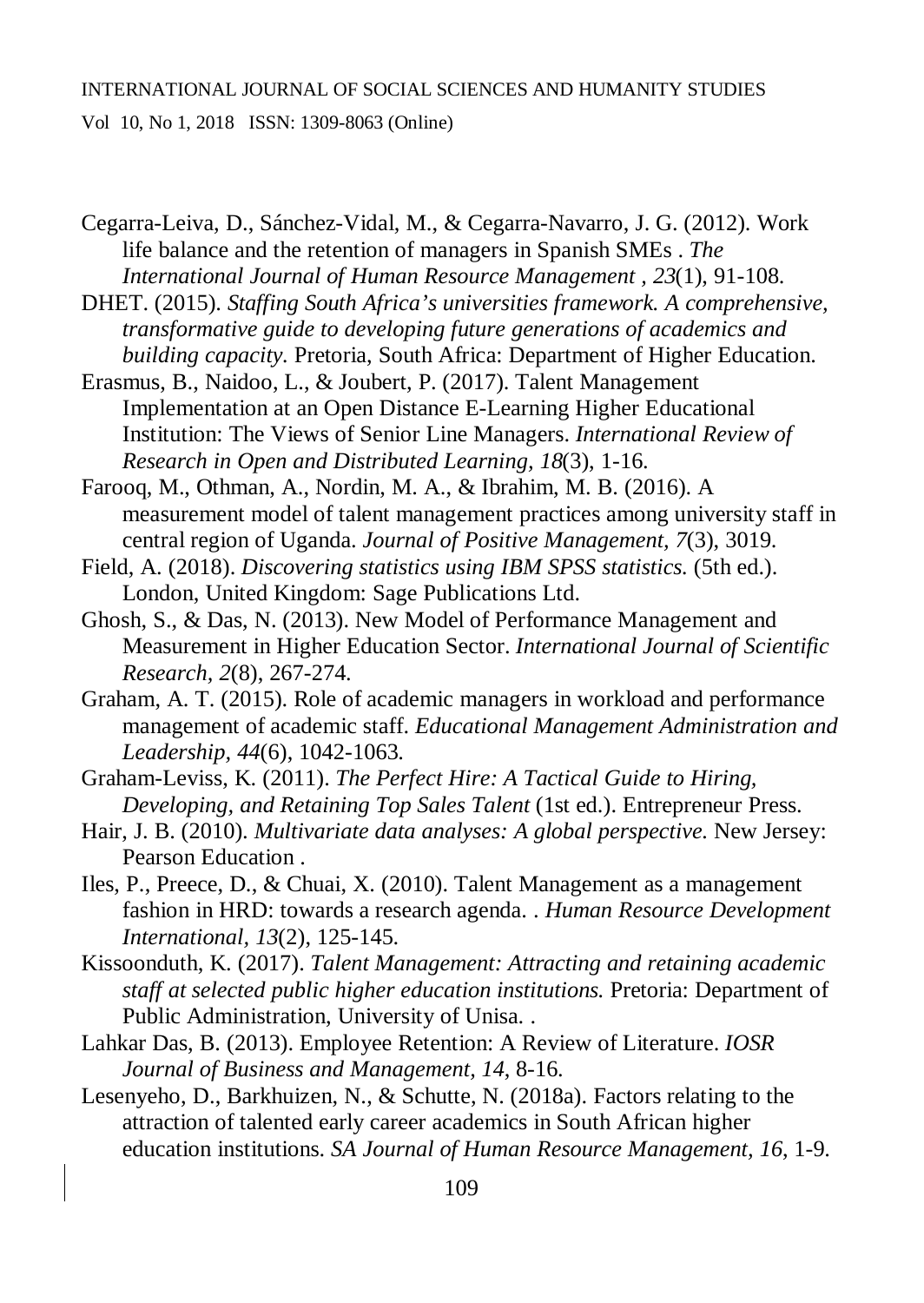- Lesenyeho, D., Barkhuizen, N., & Schutte, N. (2018b). Exploring the causal relationship between the antecedents and consequences of talent management for early career academics in South African higher education institutions. *SA Journal of Human Resource Management, 16*, 1-10.
- Mabaso, C. M., & Dlamini, B. I. (2018). Total rewards and its effects on organisational commitment in higher education institutions. *SA Journal of Human Resource Management, 16*, 1-8.
- Maimela, E. M., & Samuel, M. O. (2016). Perception of performance management system by academic staff in an open distance learning higher education environment. *SA Journal of Human Resource Management, 14*(1), 1-11.
- Metcalf, H., Rolfe, H., Stevens, P., & Weale, M. (2005). *Recruitment and Retention of Academic Staff in Higher Education.* Annesley, Nottingham: National Institute of Economic and Social Research .
- Njanjobea, I. (2016). *An investigation into talent management and employeeretention in the higher education sector of South Africa: A case of the Durban University of Technology.* Durban: Department of Human Resource Management, Durban University of Technology.
- Onah, F. O., & Anikwe, O. S. (2016). The Task of Attraction and Retention of Academic Staff in Nigeria Universities. *Journal of Management and Strategy, 2*(9 - 20), 7.
- Pienaar, C., & Bester, C. (2016). Addressing Career Obstacles within a Changing Higher Education Work Environment: Perspectives of Academics. *South African Journal of Psychology, 39*(3), 376-385.
- Postma, D. (2016). An educational response to student protests. Learning from Hanna Arendt. *Education as Change, 20*(1), 1-9.
- Preece, D., Iles, P., & Chuai, X. (2011). Talent Management and management fashion in Chinese enterprises: exploring case studies in Beijing. *The International Journal of Human Resource Management, 22*(16), 3413-3428.
- Salau, O. P. (2017). *Work environments and retention outcomes of academic staff of state Universities in Southern Nigeria.* Ota, Nigeria: Covenant University.
- Saurombe, M. (2015). *Talent Management as a predictor of positive work related outcomes for academic staff in South African Higher Education Institutions.* Mmabatho: Department of Industrial Psychology, North-West University.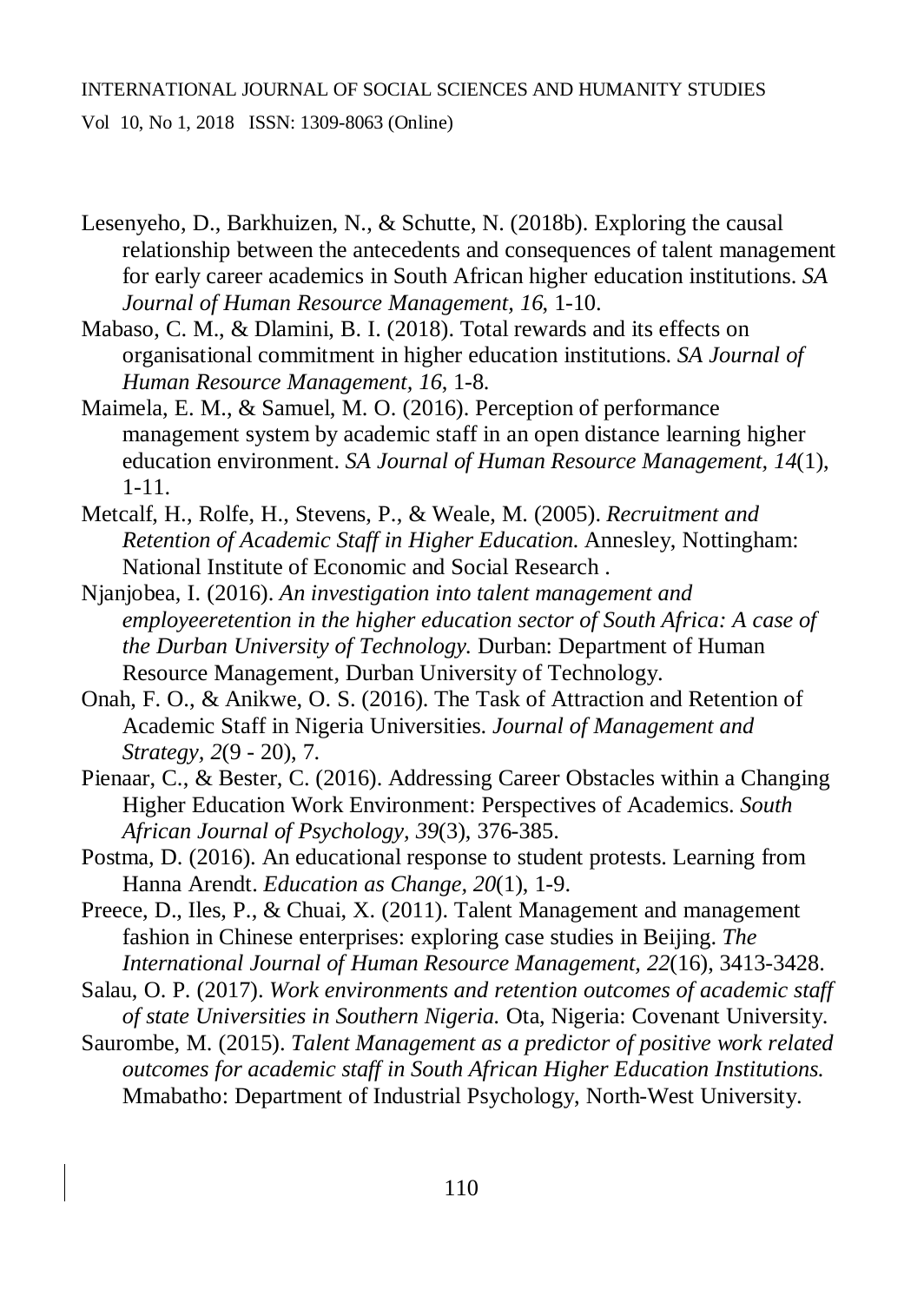- Saurombe, M. (2017). *Management Perspectives on a Talent Value Proposition for academic staff in a selected South African Higher Education Institution.* Mmabatho: Department of Industrial Psychology, North-West University.
- Saurombe, M., Barkhuizen, E. N., & Schutte, N. E. (2017c). Management perspectives on a talent value proposition for academic staff in a Soith Afrucan higher education institution. In N. Delener, & C. Schweikert (Ed.). (pp. 893-901). Vienna, Austria: Global Business and Technology Association.
- Saurombe, M., Barkhuizen, N., & Schutte, N. (2017a). Determinants of a talent life cycle for academic staff in a higher education institution. *International Journal of Business and Management Studies, 6*(2), 279–294.
- Saurombe, M., Barkhuizen, N., & Schutte, N. (2017b). Management perceptions of a higher educational brand for the attraction of talented academic staf. *SA Journal of Human Resource Management, 15*(1), 1-10.
- Schlecther, A., Syce, C., & Business, M. (2016). Predictory voluntary turnover in employees using demographic characteristics: A South African case study. *Acta Commercii, 16*(1), 1-10.
- Seyama, S. M., & Smith, C. (2015). "Not worth the sweat": Performance management rewards at a South African university. *Indo-Pacific Journal of Phenomenology, 15*(2), 1-13.
- Theron, M., Barkhuizen, E., & Du Plessis, Y. (2014). Managing the academic talent void: Investigating factors in academic turnover and retention in South Africa. *South African Journal of Industrial Psychology, 40*(1), 1-14.
- Tourish, D. (2012). 'Evidence Based Management', or 'Evidence Oriented Organizing'? A critical realist perspective. *Organization, 20*(2), 173-192.
- Türk, K. (2016). Performance management of academic staff and its effectiveness to teaching and research – Based on the example of estonian universities. *Trames. Journal of the Humanities and Social Sciences, 20*(1).
- Vorster, D., & Barkhuizen, N. (2018). The role of social capital in enhancing the well-being of academic staff. Mmabatho: 18th Annual South African Association for Public Administration and Management Conference.
- Yousaf, A. (2010). *One step ahead: examining new predictors of affective organizational and occupational commitment.* Enschede: University of Twente.
- Zulu, C. (2016, August 18). *Gender equity and equality in higher education leadership: What's social justice and substantive equality got to do with it?*